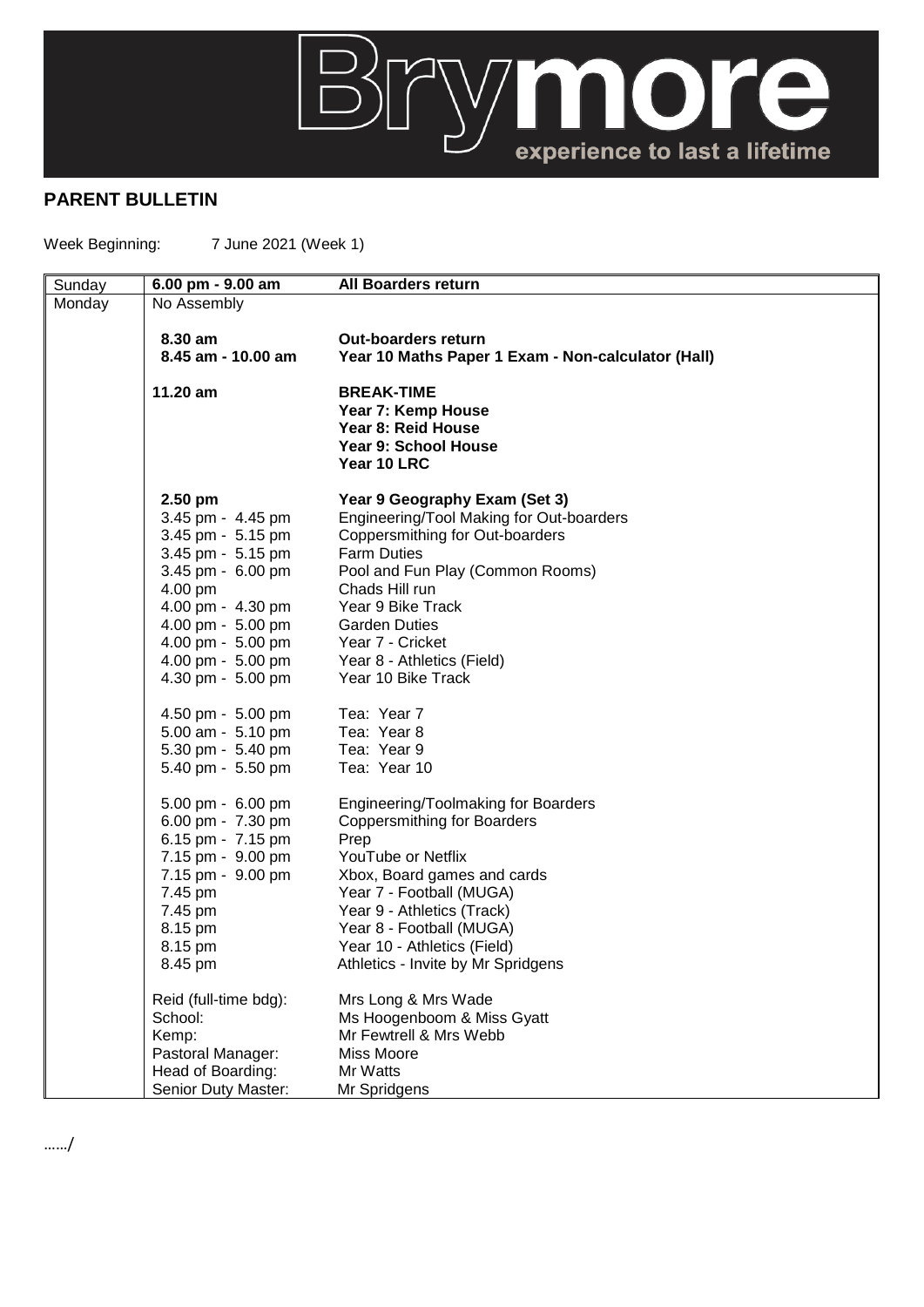| Tuesday | Assembly - Year 8: Mrs Davis                                                                                                                                                                           |                                                                                                                                                                                                                                                                                                                                                                                    |  |
|---------|--------------------------------------------------------------------------------------------------------------------------------------------------------------------------------------------------------|------------------------------------------------------------------------------------------------------------------------------------------------------------------------------------------------------------------------------------------------------------------------------------------------------------------------------------------------------------------------------------|--|
|         | 8.40 am                                                                                                                                                                                                | SSLT - Mrs Davis (Head's Office)                                                                                                                                                                                                                                                                                                                                                   |  |
|         | 11.20 am                                                                                                                                                                                               | <b>BREAK-TIME</b><br>Year 7: Kemp House<br>Year 8: Reid House<br>Year 9: School House<br>Year 10 LRC                                                                                                                                                                                                                                                                               |  |
|         | $1.55$ pm<br>2.50 pm<br>3.45 pm - 4.45 pm<br>3.45 pm - 5.15 pm<br>3.45 pm - 5.15 pm<br>3.45 pm - 6.00 pm<br>4.00 pm<br>4.00 pm - 5.00 pm<br>4.00 pm - 5.00 pm<br>4.00 pm - 5.00 pm                     | Year 9 Geography Exam (Set 2)<br>Year 9 Geography Exam (Set 1)<br>Engineering/Tool Making for Out-boarders<br>Extra Blacksmithing for Out-boarders<br><b>Farm Duties</b><br>Pool and Fun Play (Common Rooms)<br>Chads Hill run<br><b>Garden Duties</b><br>Year 9 - Cricket<br>Year 10 - Athletics (Field)                                                                          |  |
|         | 4.50 pm - 5.00 pm<br>5.00 am - 5.10 pm<br>5.30 pm - 5.40 pm<br>5.40 pm - 5.50 pm                                                                                                                       | Tea: Year 7<br>Tea: Year 8<br>Tea: Year 9<br>Tea: Year 10                                                                                                                                                                                                                                                                                                                          |  |
|         | 5.00 pm - 6.00 pm<br>6.00 pm - 7.30 pm<br>6.15 pm - 7.15 pm<br>7.15 pm - 7.45 pm<br>7.15 pm - 9.00 pm<br>7.15 pm - 9.00 pm<br>7.30 pm - 9.00 pm<br>7.45 pm<br>7.45 pm<br>8.15 pm<br>8.15 pm<br>8.45 pm | <b>Woodwork for Boarders</b><br><b>Extra Blacksmithing for Boarders</b><br>Prep<br>School House POD A - Lacrosse (MUGA)<br>YouTube or Netflix<br>Xbox, Board games and cards<br><b>Extra Blacksmithing for Boarders</b><br>Year 9 - Football (MUGA)<br>Year 7 - Athletics (Track)<br>Year 10 - Football (MUGA)<br>Year 8 - Athletics (Field)<br>Athletics - Invite by Mr Spridgens |  |
|         | Reid (full-time bdg):<br>School:<br>Kemp:<br>Pastoral Manager:<br>Head of Boarding:<br>Deputy Head of Boarding:<br>Senior Duty Master:                                                                 | Miss Owen & Mrs Wade (Mrs Long - Poolside Office)<br>Ms Hoogenboom & Miss Gyatt<br>Mr Fewtrell & Mrs Webb<br>Miss Moore<br>(Day) Mr Watts<br>Mrs Featherstone<br>Mr Spridgens                                                                                                                                                                                                      |  |

…../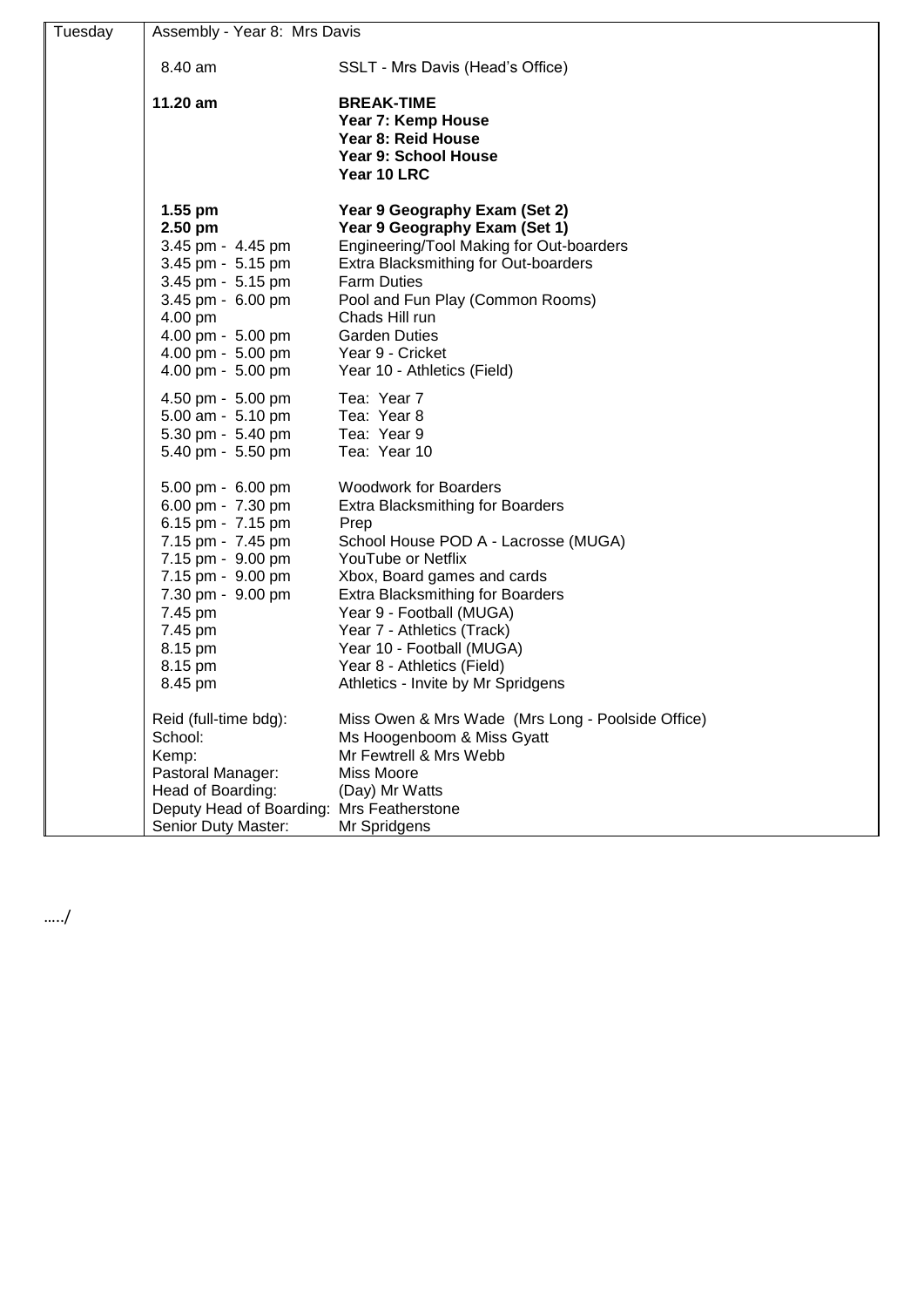| Wednesday | Assembly - Year 9: Mrs Davis |                                       |
|-----------|------------------------------|---------------------------------------|
|           |                              |                                       |
|           | $9.00 a$ m                   | Year 7 Computing Exam (Set 2)         |
|           | 10.00 am                     | <b>Year 7 Computing Exam (Set 1)</b>  |
|           | 11.20 am                     | <b>BREAK-TIME</b>                     |
|           |                              | Year 7: Kemp House                    |
|           |                              | Year 8: Reid House                    |
|           |                              | Year 9: School House                  |
|           |                              | Year 10 LRC                           |
|           | 12.20 pm                     | <b>Year 7 Computing Exam (Set 3)</b>  |
|           | 3.45 pm - 4.45 pm            | Archery for Out-boarders              |
|           | 3.45 pm - 5.15 pm            | <b>Farm Duties</b>                    |
|           | 3.45 pm - 5.15 pm            | <b>Blacksmithing for Out-boarders</b> |
|           | 3.45 pm - 6.00 pm            | Pool and Fun Play (Common Rooms)      |
|           | 4.00 pm                      | Chads Hill run                        |
|           | 4.00 pm - 5.00 pm            | <b>Garden Duties</b>                  |
|           | 4.00 pm - 5.00 pm            | Year 8 - Cricket                      |
|           | 4.00 pm - 5.00 pm            | Year 7 - Athletics (Field)            |
|           | 5.00 pm - 6.00 pm            | <b>Archery Boarders</b>               |
|           | 4.50 pm - 5.00 pm            | Tea: Year 7                           |
|           | 5.00 pm - 5.10 pm            | Tea: Year 8                           |
|           | 5.30 pm - 5.40 pm            | Tea: Year 9                           |
|           | 5.40 pm - 5.50 pm            | Tea: Year 10                          |
|           | 6.00 pm - 7.30 pm            | <b>Blacksmithing for Boarders</b>     |
|           | 6.15 pm - 7.15 pm            | Prep                                  |
|           | 7.15 pm - 7.45 pm            | School House POD B - Lacrosse (MUGA)  |
|           | 7.15 pm - 9.00 pm            | YouTube or Netflix                    |
|           | 7.30 pm - 9.00 pm            | <b>Blacksmithing Boarders</b>         |
|           | 7.30 pm                      | Young Farmers via MS TEAMS            |
|           | 7.45 pm                      | Year 7 - Football (MUGA)              |
|           | 7.45 pm                      | Year 9 - Athletics (Field)            |
|           | 8.15 pm                      | Year 8 - Football (MUGA)              |
|           | 8.15 pm                      | Year 10 - Athletics (Track)           |
|           | 8.45 pm                      | Athletics - Invite by Mr Spridgens    |
|           | Reid (full-time bdg):        | Mrs Long & Mrs Wade                   |
|           | School:                      | Ms Hoogenboom & Miss Gyatt            |
|           | Kemp:                        | Mr Fewtrell & Mrs Webb                |
|           | Pastoral Manager:            | Miss Moore                            |
|           | Head of Boarding:            | Mr Watts                              |
|           | Deputy Head of Boarding:     | <b>Mrs Featherstone</b>               |
|           | Senior Duty Master:          | Mr Spridgens                          |

…../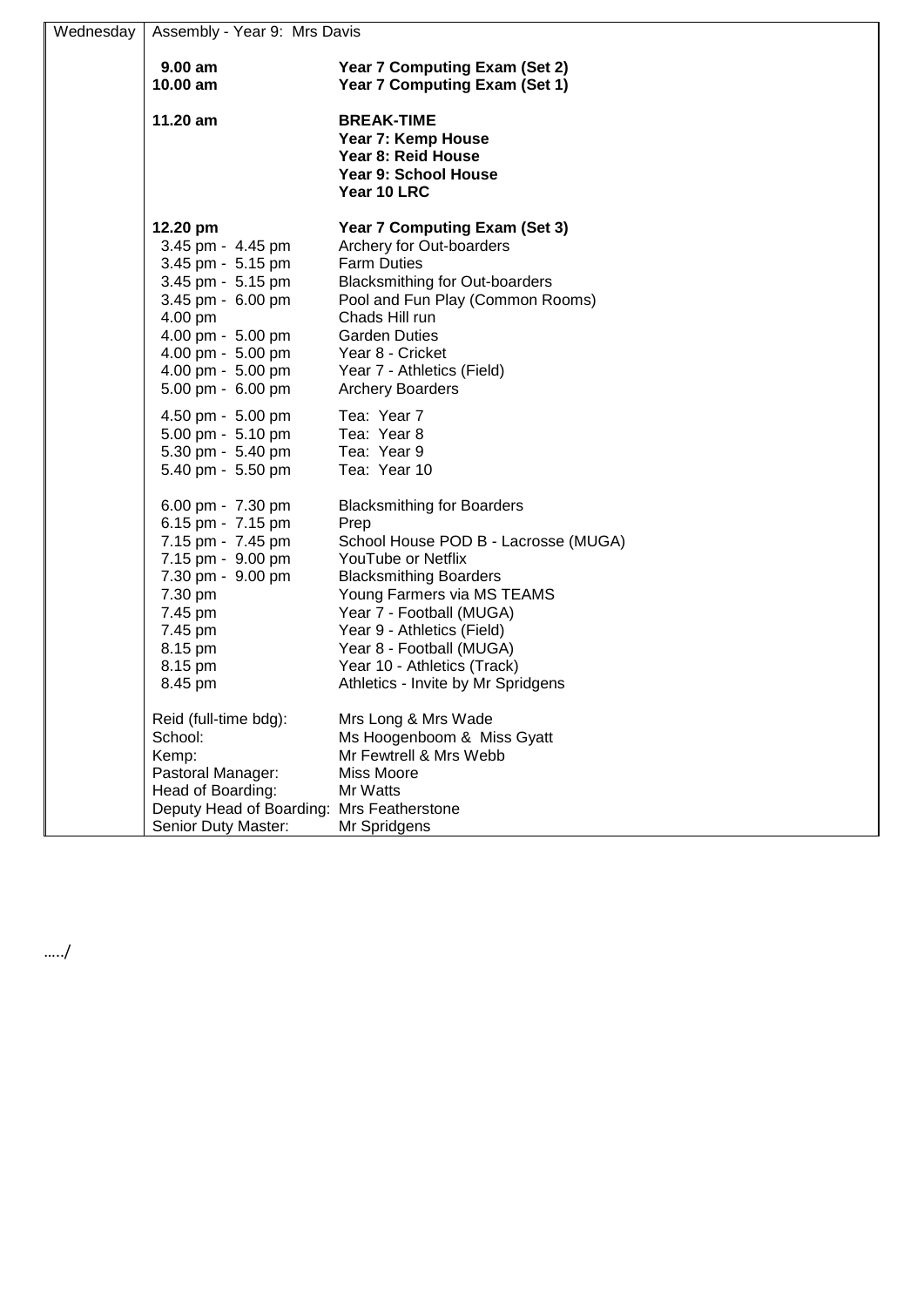| Thursday | Assembly - Year 10: Mrs Davis             |                                                                                                      |  |
|----------|-------------------------------------------|------------------------------------------------------------------------------------------------------|--|
|          | 9.00 am                                   | Year 8 Computing Exam (Set 2)                                                                        |  |
|          | 10.00 am                                  | Year 8 Computing Exam (Set 1)                                                                        |  |
|          | $11.20 \text{ am}$                        | <b>BREAK-TIME</b><br>Year 7: Kemp House<br>Year 8: Reid House<br>Year 9: School House<br>Year 10 LRC |  |
|          | 1.55 pm                                   | <b>Year 8 Computing Exam (Set 3)</b>                                                                 |  |
|          | 2.50 pm                                   | Year 7 Geography Exam (Set 1)                                                                        |  |
|          | 3.45 pm - 4.45 pm                         | Woodwork for Out-boarders                                                                            |  |
|          | 3.45 pm - 5.15 pm                         | <b>Farm Duties</b>                                                                                   |  |
|          | 3.45 pm - 6.00 pm                         | Pool and Fun Play (Common Rooms)                                                                     |  |
|          | 4.00 pm                                   | Chads Hill run                                                                                       |  |
|          | 4.00 pm - 4.45 pm                         | Year 7 & 8 Bike Track                                                                                |  |
|          | 4.00 pm - 5.00 pm                         | Year 10 - Cricket                                                                                    |  |
|          | 4.00 pm - 5.00 pm<br>4.00 pm - 5.00 pm    | Year 9 - Athletics (Field)<br><b>Garden Duties</b>                                                   |  |
|          |                                           |                                                                                                      |  |
|          | 4.50 pm - 5.00 pm                         | Tea: Year 7                                                                                          |  |
|          | 5.00 am - 5.10 pm                         | Tea: Year 8                                                                                          |  |
|          | 5.30 pm - 5.40 pm                         | Tea: Year 9                                                                                          |  |
|          | 5.40 pm - 5.50 pm                         | Tea: Year 10                                                                                         |  |
|          | 6.00 pm - 7.00 pm                         | Green Woodworking for Boarders                                                                       |  |
|          | 7.15 pm - 9.00 pm                         | YouTube or Netflix                                                                                   |  |
|          | 7.15 pm - 9.00 pm                         | Xbox, Board games and cards                                                                          |  |
|          | 7.45 pm                                   | Year 9 - Football (MUGA)                                                                             |  |
|          | 7.45 pm                                   | Year 7 - Athletics (Field)                                                                           |  |
|          | 8.15 pm<br>8.15 pm                        | Year 10 - Football (MUGA)<br>Year 8 - Athletics (Track)                                              |  |
|          | 8.45 pm                                   | Athletics - Invite by Mr Spridgens                                                                   |  |
|          |                                           |                                                                                                      |  |
|          | Reid (full-time bdg):                     | Mrs Long & Mrs Wade                                                                                  |  |
|          | School:                                   | Ms Hoogenboom & Miss Gyatt                                                                           |  |
|          | Kemp:                                     | Mr Fewtrell & Mrs Webb                                                                               |  |
|          | Pastoral Manager:                         | Miss Moore                                                                                           |  |
|          | Duty Master:                              | Mr Ashton                                                                                            |  |
|          | Head of Boarding:                         | Mr Watts                                                                                             |  |
|          | Deputy Head of Boarding: Mrs Featherstone |                                                                                                      |  |
|          | Senior Duty Master:                       | Mr Spridgens                                                                                         |  |

…../